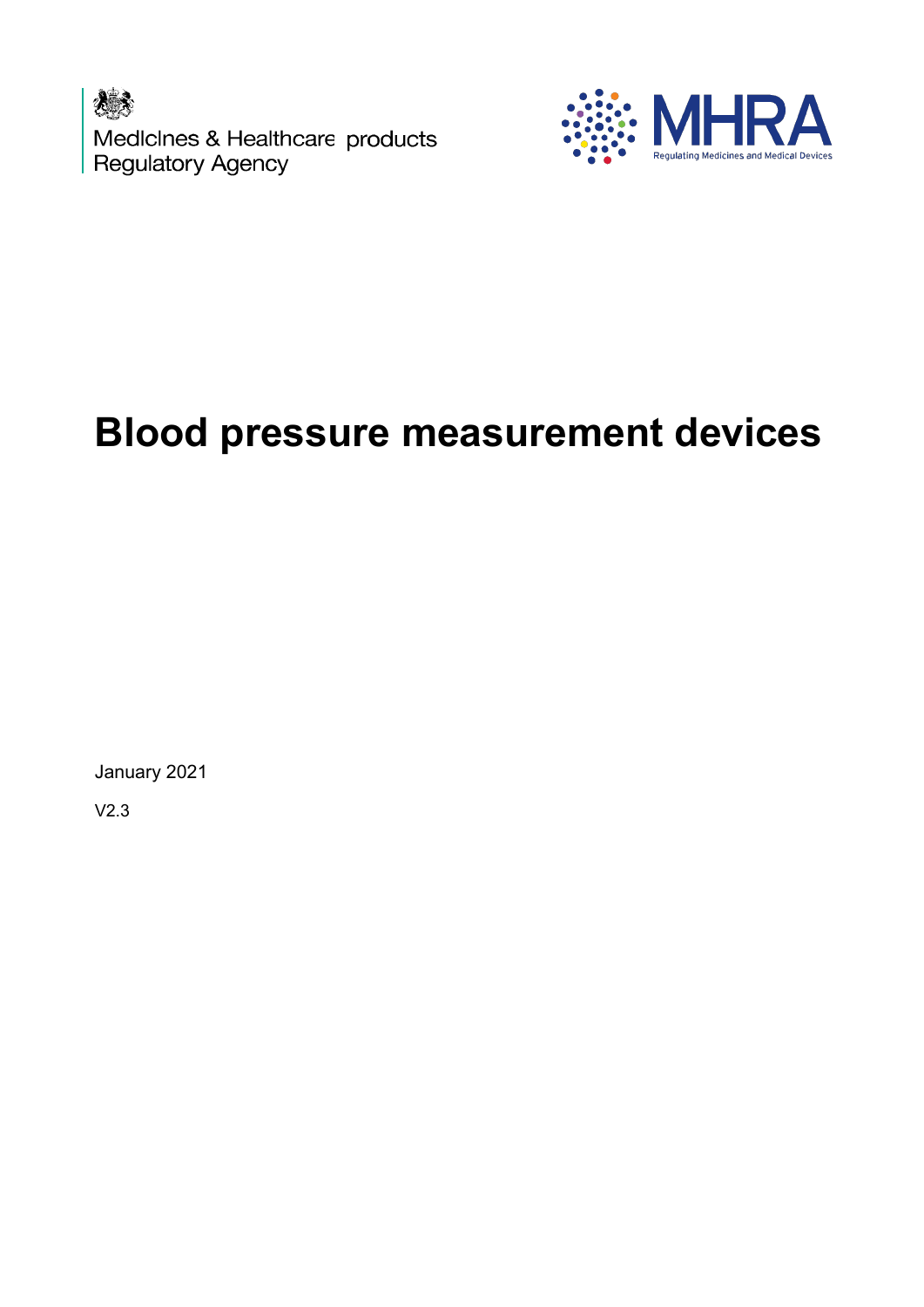# **Contents**

| Appendix 1 Summary of recommendations from the report of the   |  |
|----------------------------------------------------------------|--|
| <b>Independent Advisory Group on Blood Pressure Monitoring</b> |  |
|                                                                |  |

#### Revision history

| <b>Version</b> | Date published | <b>Changes</b>                                                                                                                                                                      |
|----------------|----------------|-------------------------------------------------------------------------------------------------------------------------------------------------------------------------------------|
| V2.3           | January 2021   | Updated to reflect changes due to the UK's exit from<br>the EU                                                                                                                      |
| V2.2           | October 2019   | Section 2, paragraph 1.<br>Section 5.1, paragraph 3.<br>Section 6, paragraph 1.<br>Removed reference to the medical devices directive.<br>Amended reference to guidance on mercury. |
| V2 1           | December 2013  | New MHRA logo                                                                                                                                                                       |

© Crown copyright. Published by the Medicines and Healthcare Products Regulatory Agency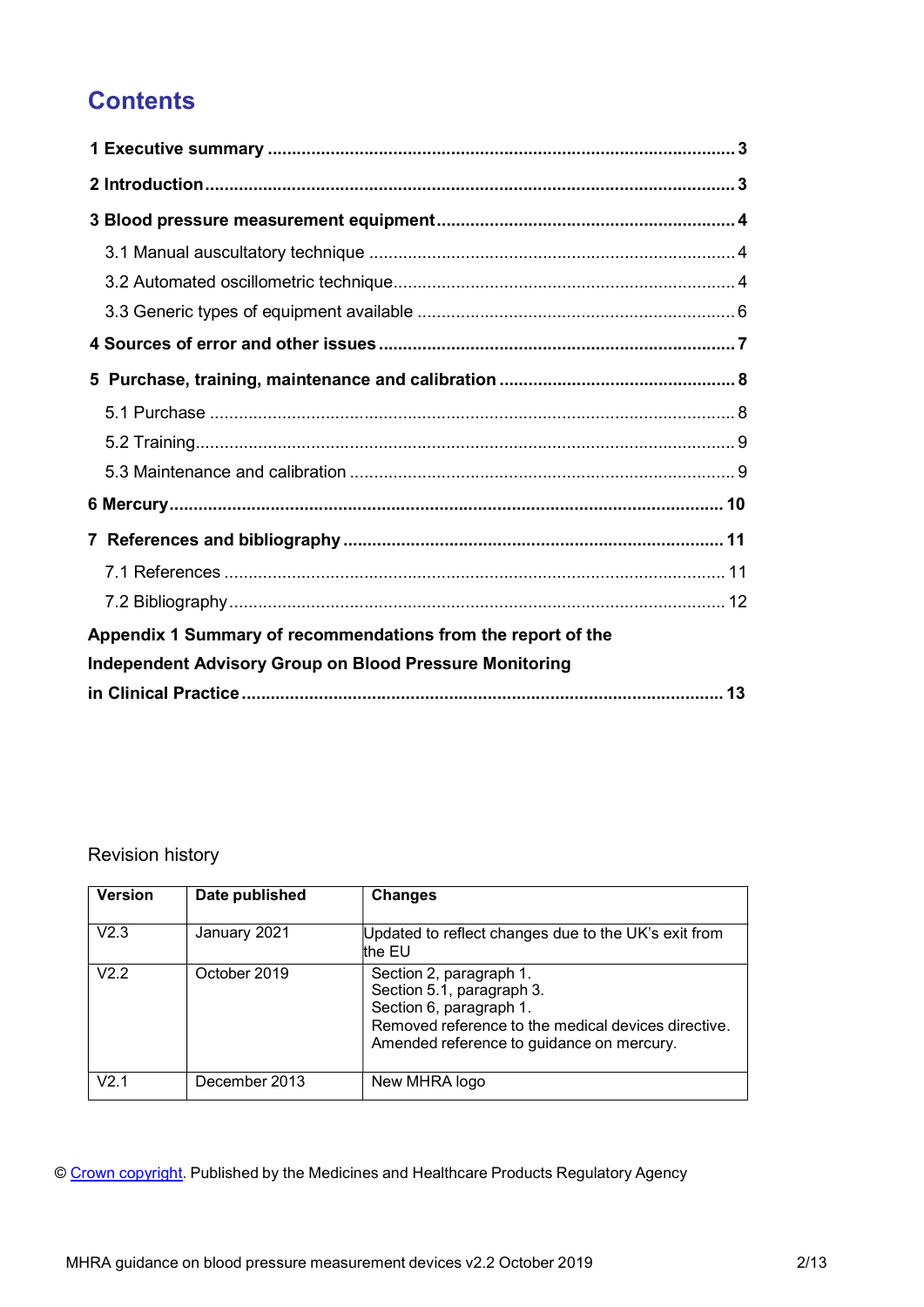# 1 Executive summary

The purpose of this document is to provide information and guidance to all involved with the purchase, management and use of non-invasive blood pressure measurement devices.

We review the advantages and disadvantages of mercury, aneroid, electronic manual sphygmomanometers and automated blood pressure measuring devices. This should help to ensure the most appropriate technology is selected for use.

# 2 Introduction

The measurement of blood pressure is important in the diagnosis and monitoring of a wide range of clinical conditions. Traditionally, blood pressure is measured non-invasively using the auscultatory technique (Korotkoff sounds) with the pressure in the cuff measured using a mercury sphygmomanometer. This consequently became, and still is recognised as, the 'gold standard'. However, environmental concerns regarding mercury mean that there is no long-term future for these devices. Those for healthcare use are no longer available for purchase in the UK from the start of 2021. It is therefore recommended that consideration be given to the selection of mercuryfree products when the opportunity arises.

The cuff pressure can also be measured by an aneroid gauge or by electronic pressure transducers. However, concerns about their reliability and ability to withstand the stresses of clinical use have in the past limited their widespread acceptance. Meanwhile, automated blood pressure measurement devices, many of which use the oscillometric measurement technique, have become increasingly popular because of their ease of use. However, these automated devices have limitations of which users need to be aware.

Automated devices are currently available in four generic types:

#### 1 Automatic-cycling non-invasive blood pressure (NIBP) monitors

These make repetitive measurements at set time intervals and often incorporate vital sign parameter alarms. They are designed for bed-side monitoring in a clinical environment and are an expensive option. However, provided accuracy can be assured, they may have a useful role throughout a healthcare facility.

#### 2 Spot-check NIBP monitors

These make single measurements and often incorporate additional vital signs monitoring. They are designed for routine clinical assessment and are now becoming popular for clinic and general ward use.

#### 3 Ambulatory NIBP monitoring devices

These are designed to record the patient's blood pressure at pre-defined intervals over a 24-hour period during normal activities and store the data for future analysis.

#### 4 Automated (spot-check) NIBP monitoring devices

These make single measurements only of blood pressure. Although these were originally designed for monitoring in the home and hence were low cost, they are now being increasingly purchased for clinical practice, particularly if they have been validated against clinical trial protocols.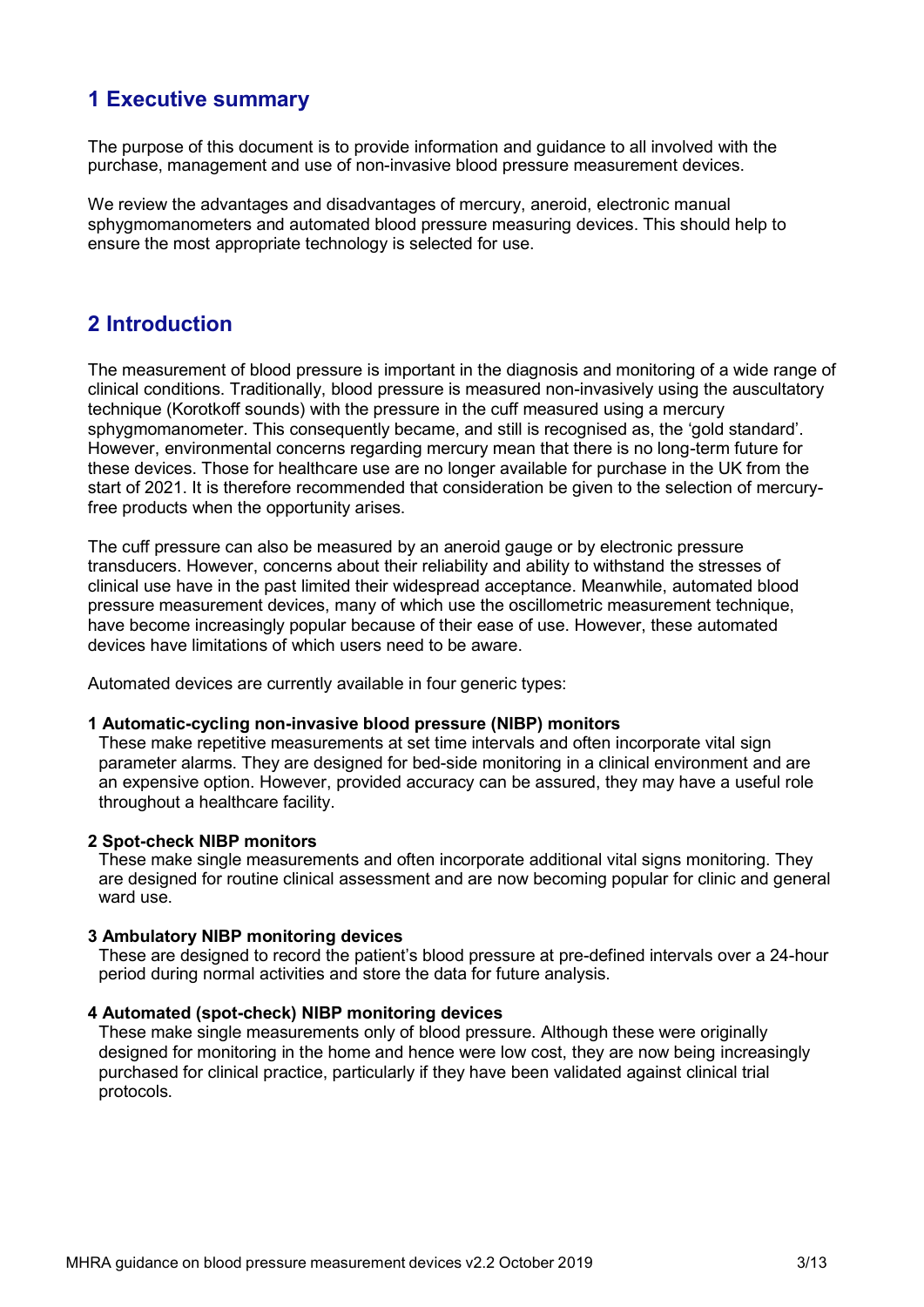The falling cost of automated devices, together with the improved reliability of aneroid devices and the introduction of manual electronic sphygmomanometers, are leading to a further reduction in the use of the mercury sphygmomanometer.

It is important that health service personnel involved in purchasing or replacing blood pressure measuring devices seek, and take into account, the views of clinical and technical staff. They should also consider the pros and cons of the different devices to ensure that they choose those devices that deliver the performance required for the optimal management of the patient's clinical conditions, and are appropriate for the environment in which they are to be used.

All those who purchase, use and maintain blood pressure measuring equipment need to be aware of the conclusions and recommendations of the Independent Advisory Group on Blood Pressure Monitoring in Clinical Practice [1] (see Appendix 1 for summary).

## 3 Blood pressure measurement equipment

#### 3.1 Manual auscultatory technique

The auscultatory method relies on inflating an upper arm cuff to occlude the brachial artery and then listening to the Korotkoff sounds through a stethoscope whilst the cuff is slowly deflated. The patient's systolic (phase I) and diastolic blood pressure (phase V) is recorded from the reading on the sphygmomanometer.

#### Devices for use with the manual auscultatory technique

- Mercury sphygmomanometer This includes a mercury manometer, an upper arm cuff and a hand inflation bulb with a pressure control valve; requires the use of a stethoscope to listen to the Korotkoff sounds.
- Aneroid sphygmomanometer As above, with an aneroid gauge replacing the mercury manometer. The aneroid gauge may be wall or desk mounted or attached to the hand bulb.
- Electronic sphygmomanometer As above, with a pressure sensor and electronic display replacing the mercury manometer. The display may be a numerical display or a circular or linear bar graph. Battery powered.

#### 3.2 Automated oscillometric technique

The majority of non-invasive automated blood pressure measuring devices currently available use the oscillometric method.

The oscillometric method relies on detection of variations in pressure oscillations due to arterial wall movement beneath an occluding cuff. Empirically derived algorithms are employed, which calculate systolic, mean arterial and diastolic blood pressure.

Manufacturers develop their own algorithms by studying a population group and may have validated the stated accuracy by performing a clinical trial in accordance with one of the standards listed in section 7.2 of this document.

Note: In general, these standards/protocols allow validation of the test device against either intraarterial measurements or non-invasive (sphygmomanometric) measurements whereas the traditional British Hypertension Society protocol only specifies comparison with a mercury sphygmomanometer.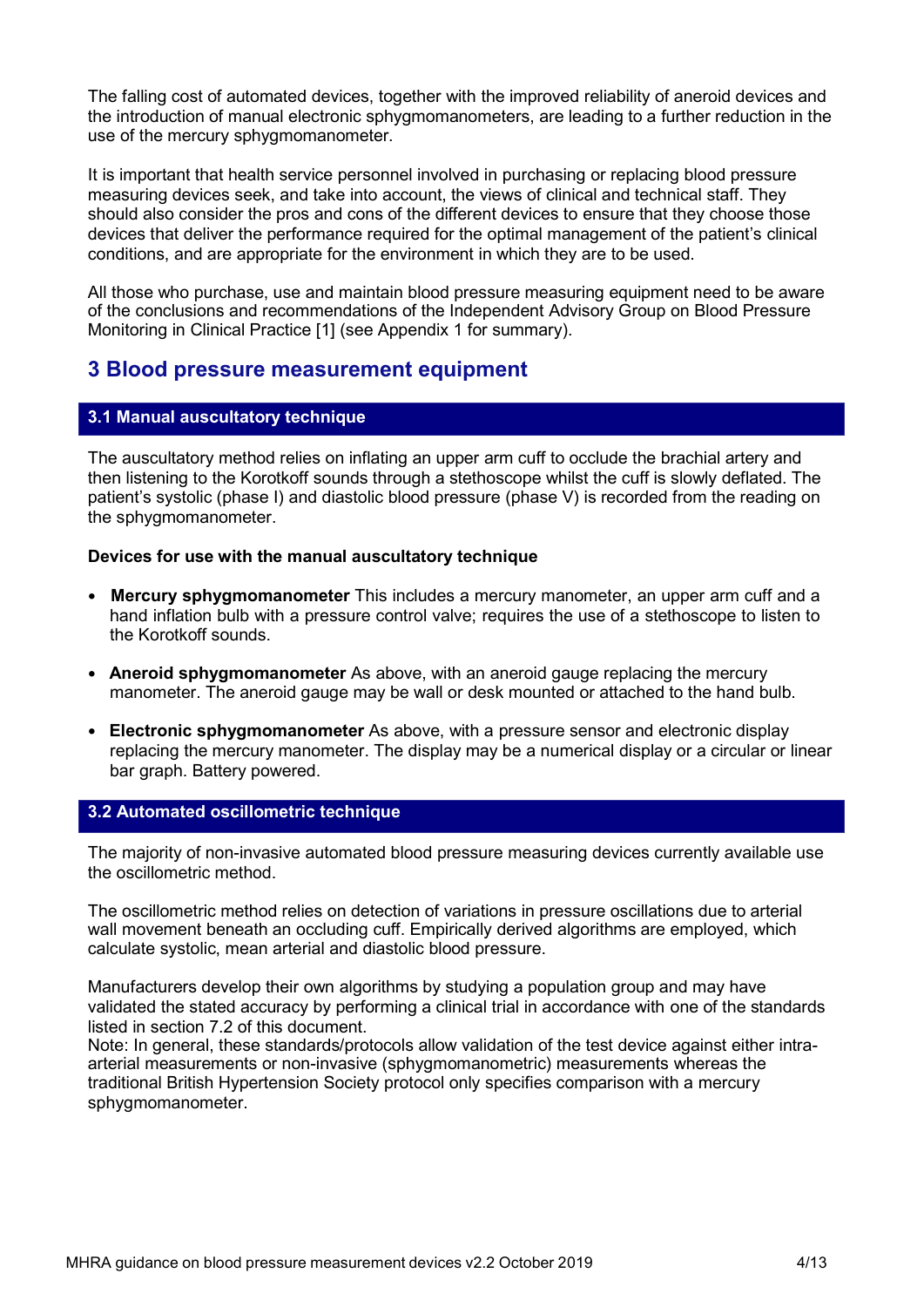#### Automated devices, generally using the oscillometric technique

#### • Automated (spot-check) device

This includes an electronic monitor with a pressure sensor, a digital display and an upper arm cuff. An electrically-driven pump raises the pressure in the cuff. Devices may have a useradjustable set inflation pressure or they will automatically inflate to the appropriate level, usually about 30mmHg above an estimated systolic reading. When started, the device automatically inflates, then deflates the cuff and displays the systolic and diastolic values. The majority calculate these values from data obtained during the deflation cycle, but there are some that use data from the inflation cycle. The pulse rate may also be displayed. These devices may also have a 'memory' facility which stores the last measurement and previous readings. Battery powered.

#### • Wrist device

This includes an electronic monitor with a pressure sensor, an electrically-driven pump attached to a wrist cuff. Function is similar to the automated (spot-check) device above. Battery powered.

#### • Finger device

This includes an electronic monitor and a finger cuff, or the device itself may be attached to the finger. Generally battery powered. Uses oscillometric, pulse-wave or plethysmographic methods for measurement.

#### • Spot-check non-invasive blood pressure (NIBP) monitor

This is a more sophisticated version of the automated device above and is designed for routine clinical assessment. There may be an option to measure additional vital signs, such as oxygen saturation in the finger pulse  $(SpO<sub>2</sub>)$  and body temperature. Mains and battery powered.

#### • Automatic-cycling non-invasive blood pressure (NIBP) monitor

This is similar to the spot-check NIBP monitor, but with the addition of an automatic-cycling facility to record a patient's blood pressure at set time intervals. These are designed for bedside monitoring in a clinical environment where repetitive monitoring of patients and an alarm function is required. These devices may incorporate the ability to measure additional vital signs. The alarm limits can usually be set to alert nursing staff when one or more of the measured patient parameters exceed the pre-set limits. Mains and battery powered.

#### • Multi-parameter patient monitors

These are designed for use in critical care wards and operating theatres and monitor a range of vital signs including blood pressure. May be possible to communicate with a Central Monitoring Station via Ethernet or Wi-Fi.

#### • Ambulatory blood pressure monitor

This includes an upper arm cuff and an electronic monitor with a pressure sensor and an electrically-driven pump that attaches to the patient's belt. The unit is programmed to record the patient's blood pressure at pre-defined intervals over a 24-hour period during normal activities and stores the data for future analysis. Battery powered. Uses electronic auscultatory and oscillometric techniques.

Some automated devices may use an electronic auscultatory method. These devices incorporate a microphone in the cuff and apply sound-based algorithms to calculate the systolic and diastolic blood pressure. There are alternative methods of blood pressure measurement, but these are beyond the scope of this document.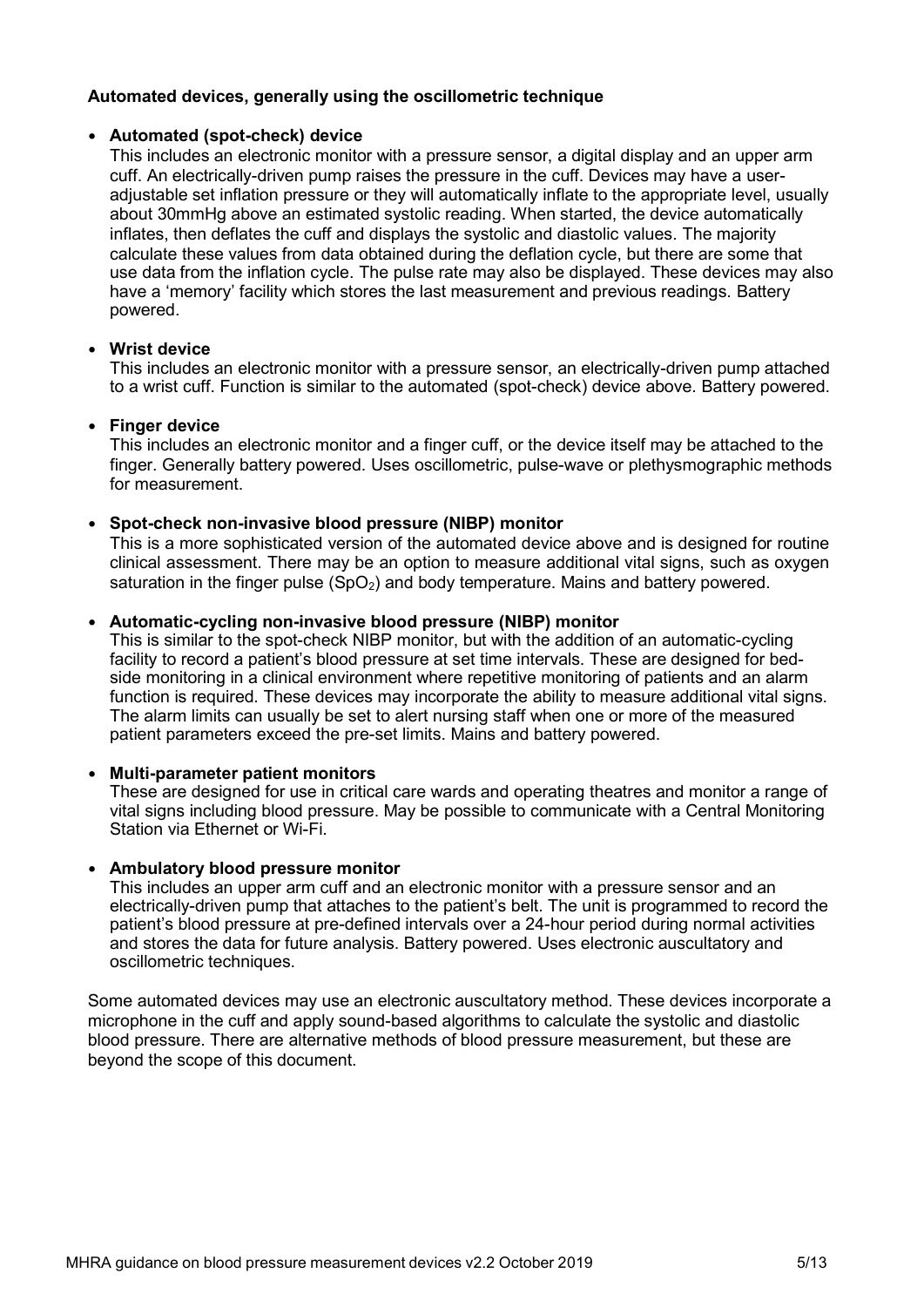# 3.3 Generic types of equipment available

| <b>Equipment</b>                                                                                                  | <b>Advantages</b>                                                                                                                                     | <b>Disadvantages</b>                                                                                                                                                                                                                |
|-------------------------------------------------------------------------------------------------------------------|-------------------------------------------------------------------------------------------------------------------------------------------------------|-------------------------------------------------------------------------------------------------------------------------------------------------------------------------------------------------------------------------------------|
| Mercury<br>sphygmomanometer                                                                                       | 'Gold standard', portable,<br>good reliability, can be<br>used on most patients.                                                                      | • Contains a toxic substance leading to<br>maintenance and disposal problems.<br>Manual technique prone to observer bias.<br>٠<br>Requires clinical skill to operate.<br>٠<br>Will be unavailable for purchase in near future.      |
| Aneroid<br>sphygmomanometer                                                                                       | Mercury-free, portable,<br>can be used on most<br>patients.                                                                                           | • Wear and mechanical shock to mechanism may<br>result in incorrect readings.<br>Requires regular calibration check.<br>$\bullet$<br>Manual technique prone to observer bias.<br>$\bullet$<br>Requires clinical skill.<br>$\bullet$ |
| Electronic<br>sphygmomanometer                                                                                    | Mercury-free, portable,<br>good reliability, can be<br>used on most patients.                                                                         | Manual technique prone to observer bias.<br>٠<br>Requires clinical skill.<br>$\bullet$                                                                                                                                              |
| Automated spot-check<br>device                                                                                    | Mercury-free, lightweight,<br>compact, portable, easy<br>to use, no observer bias.                                                                    | • Originally designed for home use, and may not<br>be suitable for all patients, particularly those with<br>arrhythmias, pre-eclampsia and certain vascular<br>diseases.<br>Validation recommended*.<br>$\bullet$                   |
| Wrist device                                                                                                      | As above, with increased<br>patient comfort.                                                                                                          | • As for automated device above.<br>Readings are dependent on the relative<br>$\bullet$<br>positioning of the wrist to the heart.<br>Tends to be less accurate than upper arm<br>$\bullet$<br>devices.                              |
| Finger device                                                                                                     | As above.                                                                                                                                             | • As for wrist device above, although<br>measurement more peripheral and less reliable.<br>May not be suitable for patients with narrow or<br>cold fingers.                                                                         |
| Spot-check non-invasive<br>blood pressure monitor<br>Automatic-cycling non-<br>invasive blood pressure<br>monitor | Mercury-free, no<br>observer bias, portable,<br>easy to use, designed<br>for monitoring in clinical<br>use.<br>May include additional<br>vital signs. | May not be suitable for all patients, particularly<br>$\bullet$<br>those with arrhythmias, pre-eclampsia and<br>certain vascular diseases.<br>Clinical validation recommended*.                                                     |
| Ambulatory blood<br>pressure monitor                                                                              | Mercury-free, lightweight,<br>compact, designed for<br>clinical use, records 24-<br>hour blood pressure<br>trend.                                     | • Designed for ambulatory monitoring, not as a<br>replacement for the mercury<br>sphygmomanometer.<br>Clinical validation recommended*.                                                                                             |

\*Validation as described in Recommendation 5 of the Report by the Independent Advisory Group on Blood Pressure Monitoring in Clinical Practice [1].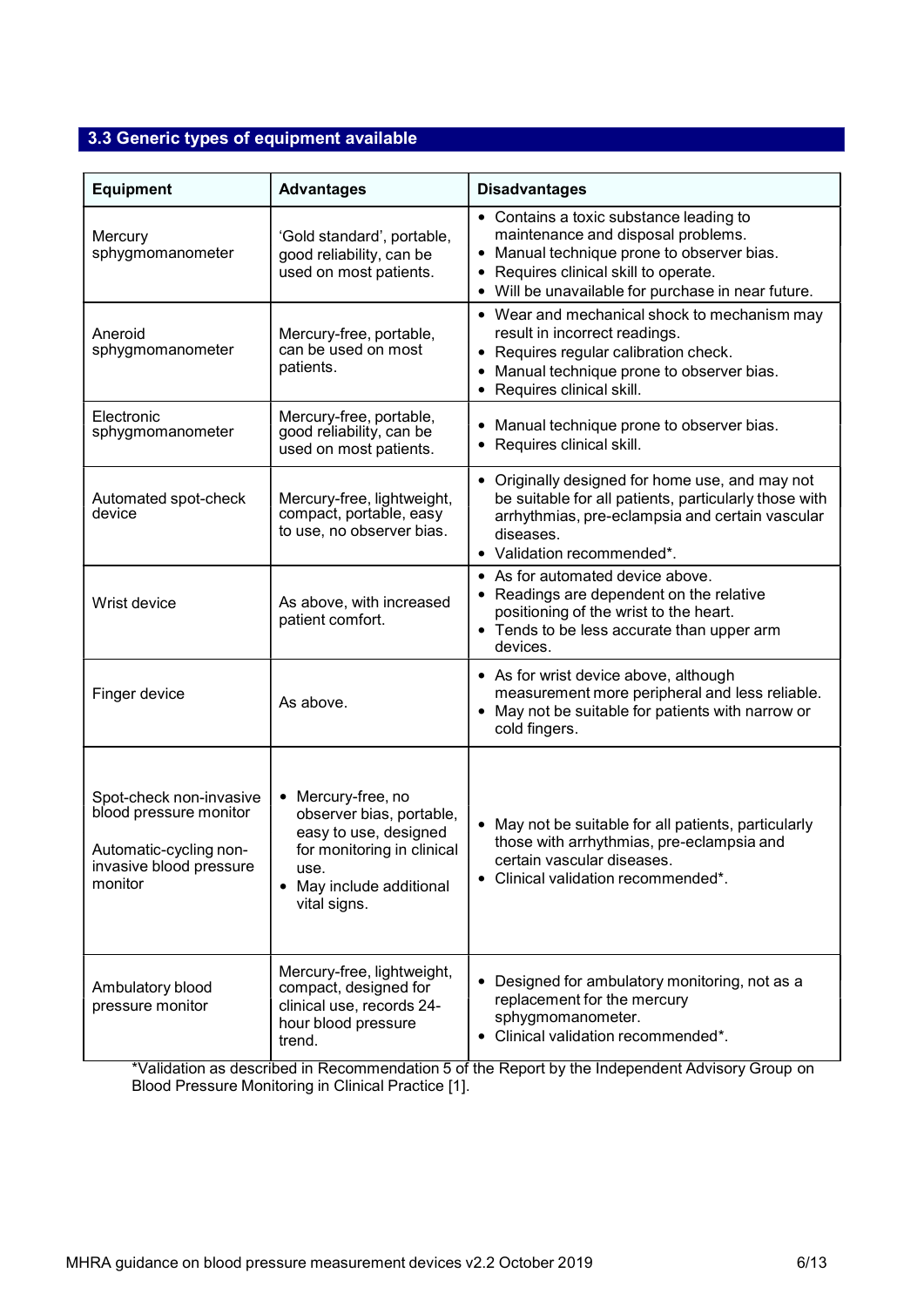# 4 Sources of error and other issues

#### Manual

Manual techniques may suffer from observer bias including differences of auditory acuity between observers. Digit preference is common, with observers recording a disproportionate number of readings ending in five or zero. The observer may also be influenced by the knowledge that they have of the patient, such as earlier readings, expected effect of drug therapy, gender, age, race and weight.

However, formal training in blood pressure measurement can improve this situation. At the same time the observer may obtain additional useful information about the general health of the patient, such as the regularity and strength of the pulse, skin condition and any tremors.

#### Automated

Users should be aware that for patients experiencing muscle tremors, abnormal heart rhythms, weak pulse or very low blood pressure due to shock, some automated blood pressure devices may fail to obtain a reading and will either indicate an error code or give unreliable results.

The accuracy in clinical diagnosis and monitoring, particularly in certain groups (e.g. those with cardiac arrhythmias, pre-eclampsia and certain vascular diseases) needs to be established through testing against clinical trial protocols.

Users should also be aware that some automated non-invasive blood pressure monitors may have been validated by reference to intra-arterial measurements. There can be differences in readings between these devices and those validated by reference to non-invasive (sphygmomanometric) measurements.

The Independent Advisory Group on Blood Pressure Monitoring in Clinical Practice has recognised the limitations of automated oscillometric devices and has recommended that calibrated, nonmercury devices, which do not rely on oscillometry, are made available in all clinical areas [1] (recommendation 7 in appendix 1).

Concern has been expressed that the skills for manual techniques may be lost by clinical staff who use only automated devices.

#### Manual and automated

The blood pressure recorded using either manual or automated techniques may be influenced by behavioural factors that are related to the effects of the observer on the patient, such as 'white-coat hypertension'.

The patient should be discouraged from talking and moving during the measurement phase as this can cause the blood pressure to vary and may interfere with the detection method.

The height of the cuff in relation to the heart affects the blood pressure measurement. If the cuff is placed above the level of the heart, then lower pressures are recorded, whilst placing the cuff below the heart leads to higher pressure readings. The limb used for the blood pressure measurement should be properly supported.

Other problems such as ulnar nerve palsy and venous haemostasis, although rare, can be caused by both automated blood pressure measuring devices and mechanical sphygmomanometers and depend on factors such as cuff placement, pressure and duration of inflation.

Readers may wish to refer to: the guidelines issued by the National Institute for Health and Clinical Excellence for the management of hypertension in adults in primary care [2]; the British Hypertension Society website [3]; ABC of Hypertension [4].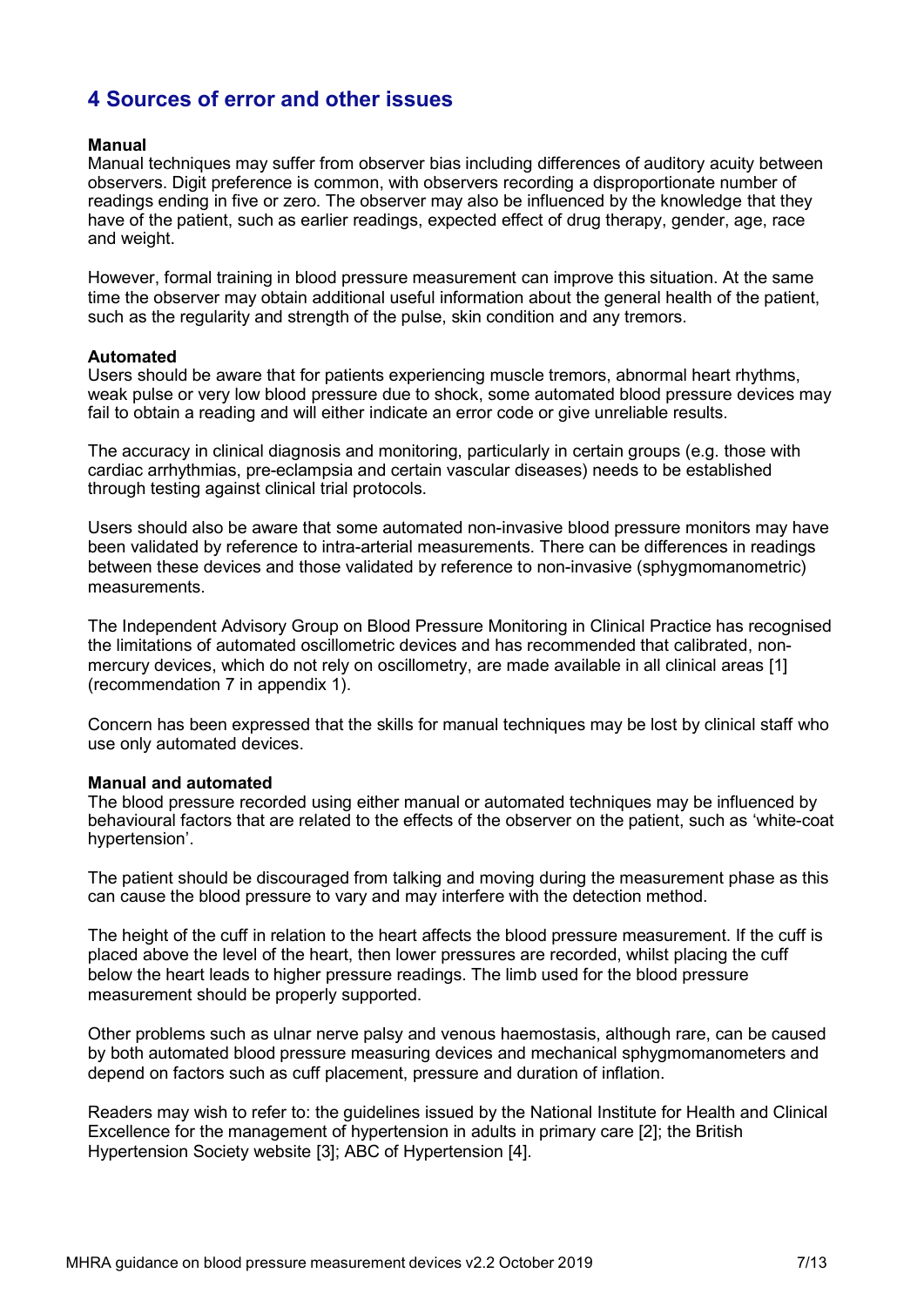#### Cuff

Incorrect cuff size is a major source of error for both automated blood pressure measuring devices and manual sphygmomanometers. An under-sized cuff tends to over-estimate blood pressure, while an over-sized cuff may under-estimate. This is especially critical when measuring blood pressure in children. Cuffs should be marked to indicate the correct size for the patient's limb.

Incorrect cuff placement can also be a source of error. The cuff should be placed on the arm with the centre of the bladder over the brachial artery. Cuffs should be marked to facilitate this. Users should note that the tubing usually attaches to one end of the bladder and is therefore not a reliable indicator for positioning the cuff, particularly when using the same cuff on left and right arms.

The standard BS ISO 81060-1:2012 [5] considers the optimum bladder size to be: width 40% of limb circumference, length 80% to 100% of limb circumference at the centre of the range for each cuff size. These dimensions are subject to ongoing consideration.

Automated sphygmomanometers can be designed with different cuff dimensions. This can be of benefit when designing cuffs for obese patients. Extra long cuffs with a width of 40% of circumference are often too wide for these patients.

Note: Manufacturers need to consider the marking of these cuffs to identify the patient group and maintain clinical evidence supporting performance claims.

#### **Accuracy**

BS ISO 81060-1:2012 [5] states that for both increasing and decreasing pressure, the maximum error for the measurement of the cuff pressure at any point of the scale range shall be  $\pm 3$  mmHg (± 0.4 kPa). This applies to the 'static calibration' of the cuff pressure in manual and automated devices.

BS ISO 81060-2:2019 [6] states for systolic and diastolic blood pressures, the mean value of the differences of the determinations shall be within or equal to  $\pm$  5 mm Hg ( $\pm$  0.67 kPa). with a standard deviation not greater than 8 mm Hg (1.07 kPa).

This applies to the results from a clinical trial protocol when evaluating the accuracy of the blood pressure algorithm in a population of subjects.

### 5 Purchase, training, maintenance and calibration

#### 5.1 Purchase

Staff responsible for purchasing should take into account any relevant local policy, and ensure that the product meets the requirements of clinical staff and that the accuracy is adequate for the clinical situation in which it is to be used. Relevant information should be obtained from the manufacturer before purchase, including clinical validation, standards complied with, manuals available, warranty details, availability of training for users, and maintenance contracts. It is also important to take into account total costs, including training, consumables and maintenance.

The selection of disposable or re-useable cuffs should consider the cost differentials, supply logistics, infection control and the environmental impact of disposal.

Purchasers should be aware that blood pressure monitors for clinical use should be UKCA, CE UKNI or CE marked as a medical device. As part of this process, manufacturers may use the designated standards listed under 'standards' in section 7.2 of this document. It is a requirement of these standards that clinical data is available to demonstrate the accuracy of the device. Although it is not mandatory for a device to comply with these standards, their requirements are considered to be 'state of the art'. A manufacturer will either comply with them or carry out a risk assessment to demonstrate an equivalent level of safety.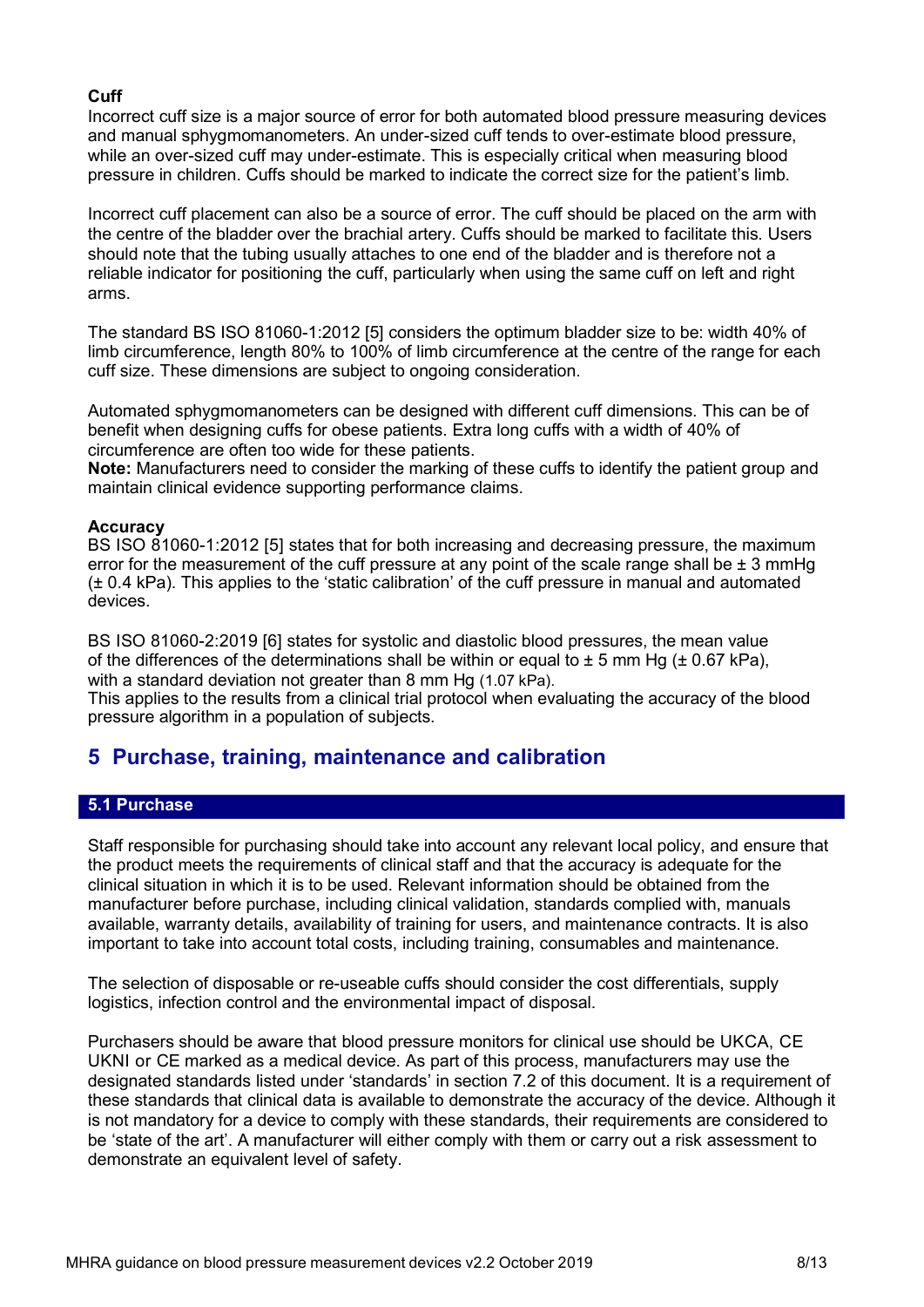Both purchasers and staff who use these devices should be aware that recommendations have been published by the Independent Advisory Group on Blood Pressure Monitoring in Clinical Practice regarding the purchase and use of blood pressure monitors [1] (see appendix 1 for summary).

#### 5.2 Training

When new medical devices are introduced it is important that members of staff are trained to ensure they are aware of the equipment's limitations and can recognise artefacts. General advice on the selection, purchasing, maintenance and the need for user training are given in the MHRA's publication 'Managing Medical Devices' [7].

It is also important that auscultation, as a method of determining blood pressure, is continued to be taught to healthcare workers as appropriate [see recommendation 7 in appendix 1].

#### 5.3 Maintenance and calibration

All blood pressure measuring equipment should be regularly checked and calibrated in accordance with the manufacturer's instructions. These maintenance recommendations vary depending on the type, frequency and location of use. However, it should be noted that some of those originally designed for use in the home may be difficult to calibrate without returning to the supplier.

Cuffs and their hoses should be regularly inspected and replaced as necessary. Excessive air leakage from damaged cuffs, hoses and tubing connectors may reduce the accuracy of the readings. Both disposable (single patient use) and re-usable cuffs are available. Re-usable cuffs should be cleaned in accordance with the manufacturer's instructions, ensuring that cleaning fluid does not enter the cuff bladder or hoses.

Particular concern over the lack of maintenance of blood pressure measurement devices, both in the community and acute hospital settings, has been highlighted [8]. Faulty cuffs, hoses, aneroid gauges and mercury manometers can all lead to erroneous blood pressure measurements, with significant effects on patient care. Healthcare organisations have a responsibility to ensure that adequate maintenance arrangements are available.

The MHRA receives many enquiries relating to the frequency of calibration of aneroid gauges as this directly affects the cost of maintaining this service. Those responsible should take into account manufacturer's recommendations and type, such as hand-held, wall or desk mounted. Hand-held devices used in the community are likely to receive more shocks and drops than the other types. Those devices that incorporate anti-shock mechanisms may be more resilient to this type of wear and tear. We recommend at least annual checks or twice a year for aneroid devices.

Those operating an established calibration system can look at the calibration history of particular devices and see whether the frequency is adequate. If devices are generally found to be out of calibration then maybe the devices should be checked more frequently. However, it could be worthwhile investigating the cause to see whether the device is appropriate for the intended purpose or whether users should be taking more care.

Note: Prior to any changes being made to the calibration frequency, a rationale should be documented and agreed in accordance with local procedures.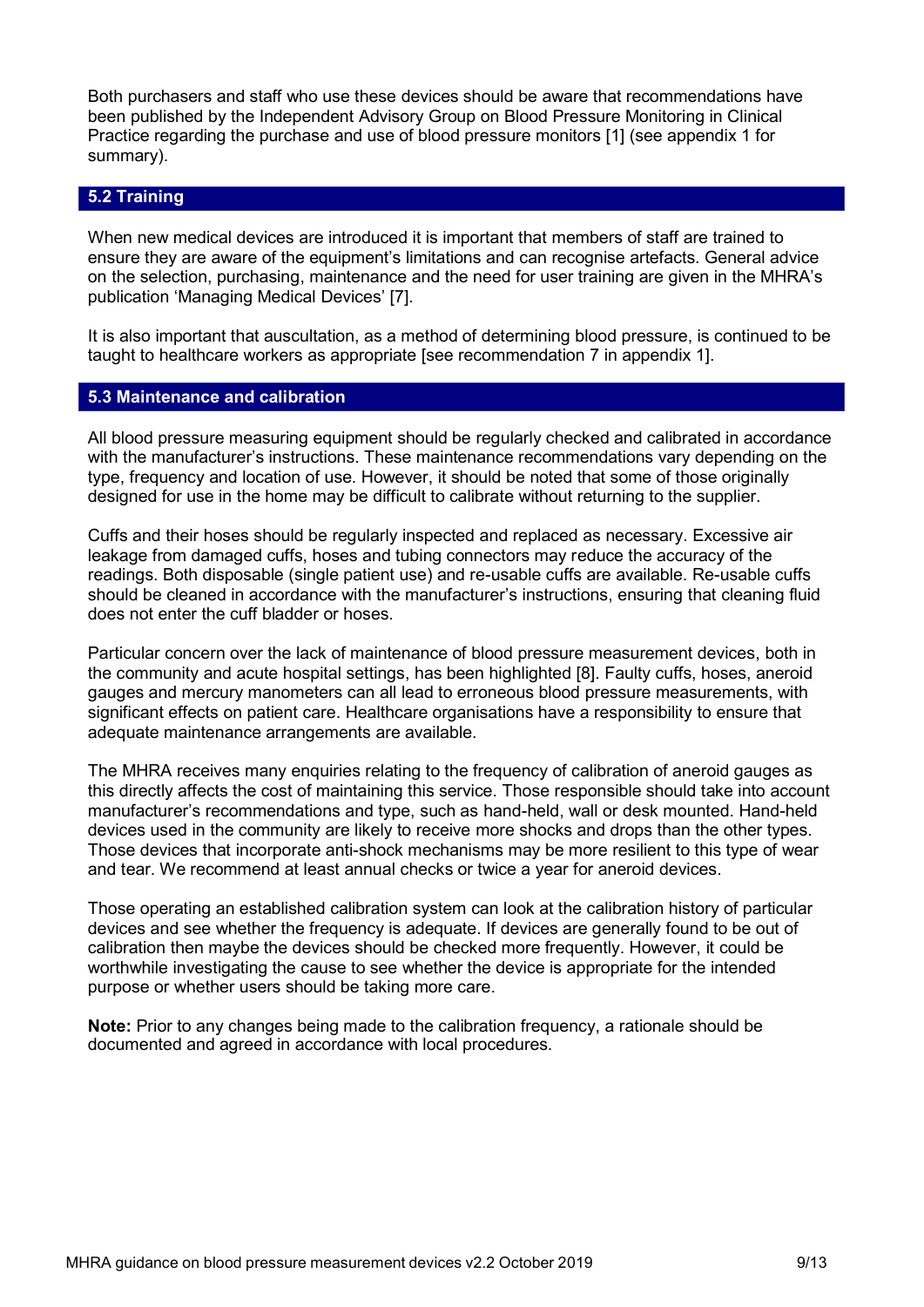# 6 Mercury

Mercury sphygmomanometers have been used by healthcare professionals over the last 100 years. However, environmental concerns regarding mercury mean that there is no long-term future for these devices. These concerns have led to the imposition of bans in some countries and can no longer be supplied to members of the public in the UK.

The current regulations are summarised below.

The Control of Substances Hazardous to Health (COSHH) Regulations [9] provide a comprehensive and systematic approach to the control of hazardous substances at work and require employers to:

- assess risks to health arising from exposure to hazardous substances
- prevent or adequately control exposure
- ensure control measures are used, maintained, examined and tested
- in some instances, monitor exposure and carry out appropriate health surveillance
- inform, instruct and train employees.

For medical devices containing mercury the question needs to be asked: are these products still required? If the answer is 'yes', then appropriate health and safety procedures should be implemented and mercury spillage kits should be made available. Staff should also be trained to ensure safe handling:

- during normal use and storage
- in the event of a mercury spillage
- during maintenance of mercury sphygmomanometers, if performed in-house
- in the event of mercury disposal or when a complete instrument is discarded.

This can result in extra costs associated with the use of devices containing mercury, when compared with non-mercury types. Inspection and functional checks can be easily performed, although maintenance of those parts in contact with mercury should be restricted to a suitably controlled environment.

In a particular example, a hospital's maintenance laboratory was closed after a safety check revealed that the mercury vapour present exceeded the occupational exposure limit. This resulted in a decision being made to replace mercury sphygmomanometers throughout the hospital.

Workplace exposure limits can be found in the HSE's publication EH40 [10].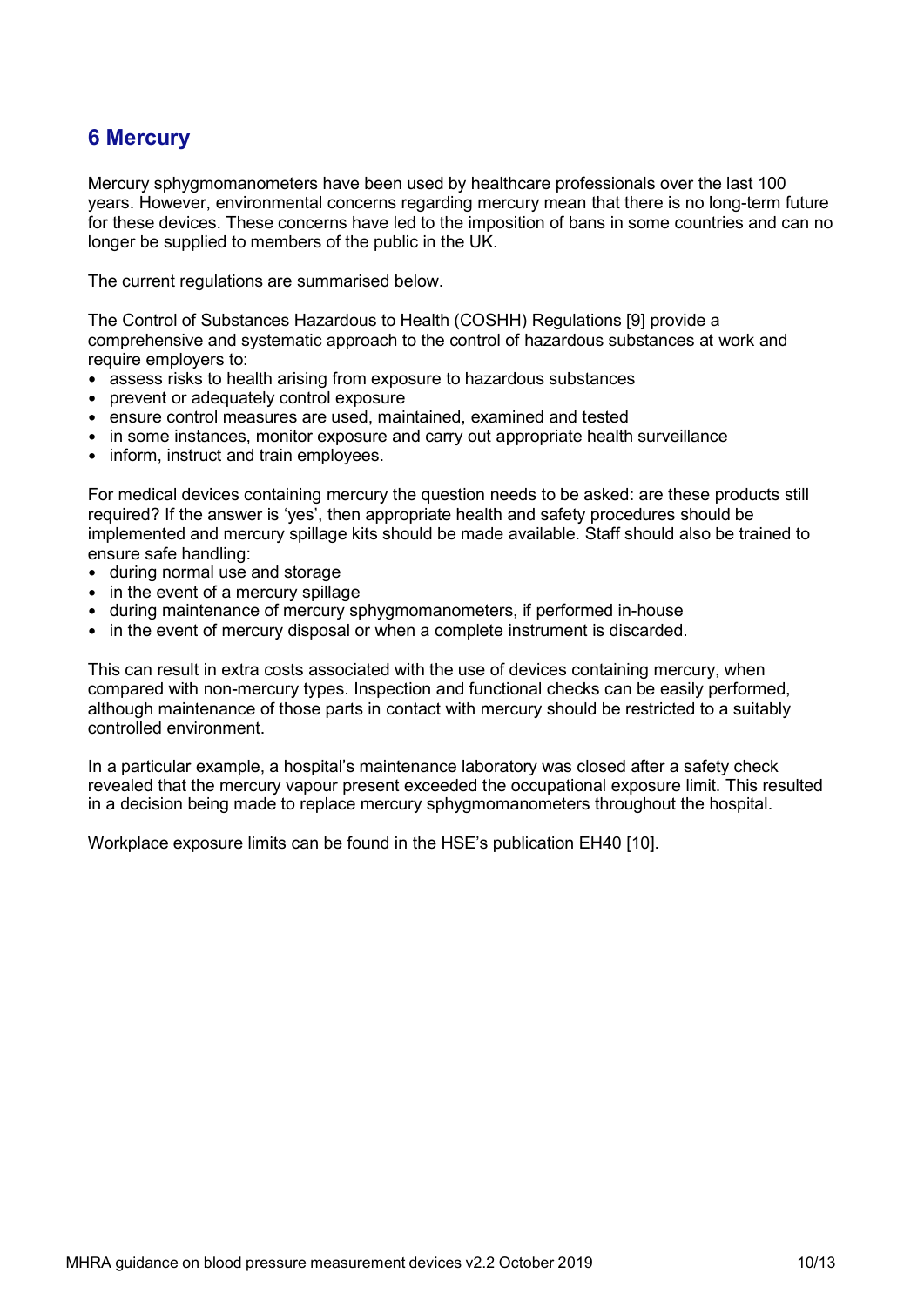# 7 References and bibliography

#### 7.1 References

1 'Report of the Independent Advisory Group on Blood Pressure Monitoring in Clinical Practice.' June 2005.

https://webarchive.nationalarchives.gov.uk/20141204103756/http://www.mhra.gov.uk/home/groups/dts iac/documents/committeedocument/con2022714.pdf

2 National Institute for Health and Care Excellence – Hypertension in adults: diagnosis and management. August 2019. https://www.nice.org.uk/guidance/ng136

3 British and Irish Hypertension Society https://bihsoc.org/resources/bp-measurement/measure-blood-pressure/

4 G Beevers, G Y H Lip, E O'Brien. ABC of Hypertension, 5<sup>th</sup> edition. BMJ Books January 2007. ISBN: 978-1-4051-3061-5

5 BS ISO 81060-1:2012 Non-invasive sphygmomanometers – Part 1: Requirements and test methods for non-automated measurement type

6 BS ISO 81060-2:2019 Non-invasive sphygmomanometers – Part 2: Clinical investigation of intermittent automated measurement.

7 Medicines and Healthcare products Regulatory Agency. Managing Medical Devices. 2015 https://www.gov.uk/government/publications/managing-medical-devices

8 Coleman AJ, Steel SD, Ashworth M, Vowler SL, Shennan A. Accuracy of the pressure scale of sphygmomanometers in clinical use within primary care. Blood Pressure Monitoring 2005 Aug:10(04): 181-8. http://journals.lww.com/bpmonitoring/Abstract/2005/08000/Accuracy\_of\_the\_pressure\_scale\_of.3.aspx

9 Control of Substances Hazardous to Health (COSHH) Regulations 2002 (as amended). Statutory Instrument 2002 No. 2677. ISBN 0 11 042919 2. http://www.opsi.gov.uk/SI/si2002/20022677.htm

10 Health and Safety Executive. EH40/2005 Workplace Exposure Limits: Containing the list of workplace exposure limits for use with the Control of Substances Hazardous to Health Regulations 2002 (as amended). HSE Books, 2011. ISBN:9780717664467 http://www.hse.gov.uk/pubns/books/eh40.htm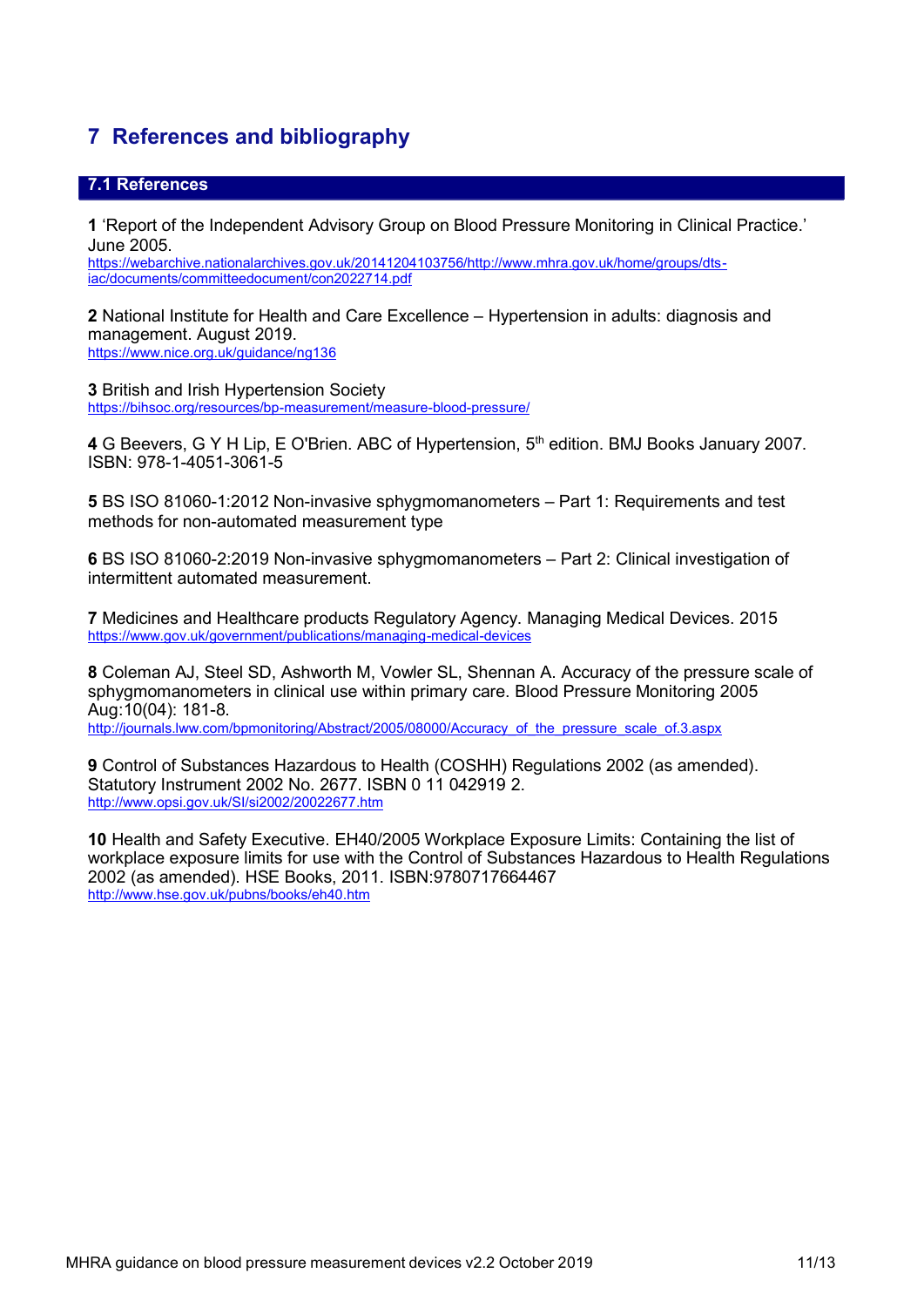#### 7.2 Bibliography

#### **Standards**

Available from British Standards Institute, BSI http://shop.bsigroup.com/Navigate-by/Standards/Standards-LP/

BS EN 60601-1:2006 Medical electrical equipment - Part 1: General requirements for basic safety and essential performance.

BS EN 60601-1-2:2015 Medical electrical equipment - Part 1-2: General requirements for basic safety and essential performance - Collateral Standard: Electromagnetic disturbances - Requirements and tests

BS ISO 81060-1:2012 Non-invasive sphygmomanometers – Part 1: Requirements and test methods for non-automated measurement type

BS ISO 81060-2:2019 Non-invasive sphygmomanometers – Part 2: Clinical investigation of intermittent automated measurement.

BS EN 1060-3:1997 +A2:2009 Non-invasive sphygmomanometers – Part 3: Supplementary requirements for electro-mechanical blood pressure measuring systems

BS EN 1060-4:2004 Non-invasive sphygmomanometers – Part 4: Test procedures to determine the overall system accuracy of automated noninvasive sphygmomanometers.

#### Clinical validation protocols likely to have been applied to monitors designed prior to 2006:

O'Brien E, Petrie J, et al. The British Hypertension Society protocol for the evaluation of blood pressure measuring devices: Journal of Hypertension 1993, 11 (Suppl 2): S43-S62.

E O'Brien, T Pickering, et al. Working Group on Blood Pressure Monitoring of the European Society of the Hypertension International Protocol for validation of blood pressure measuring devices in adults: Blood Pressure Monitoring 2002, 7:3-17.

Association for the Advancement of Medical Instrumentation. ANSI/AAMI SP10:2002/A1:2003 - Manual, electronic or automated sphygmomanometers. http://www.aami.org

Note: internet links correct at time of publication.